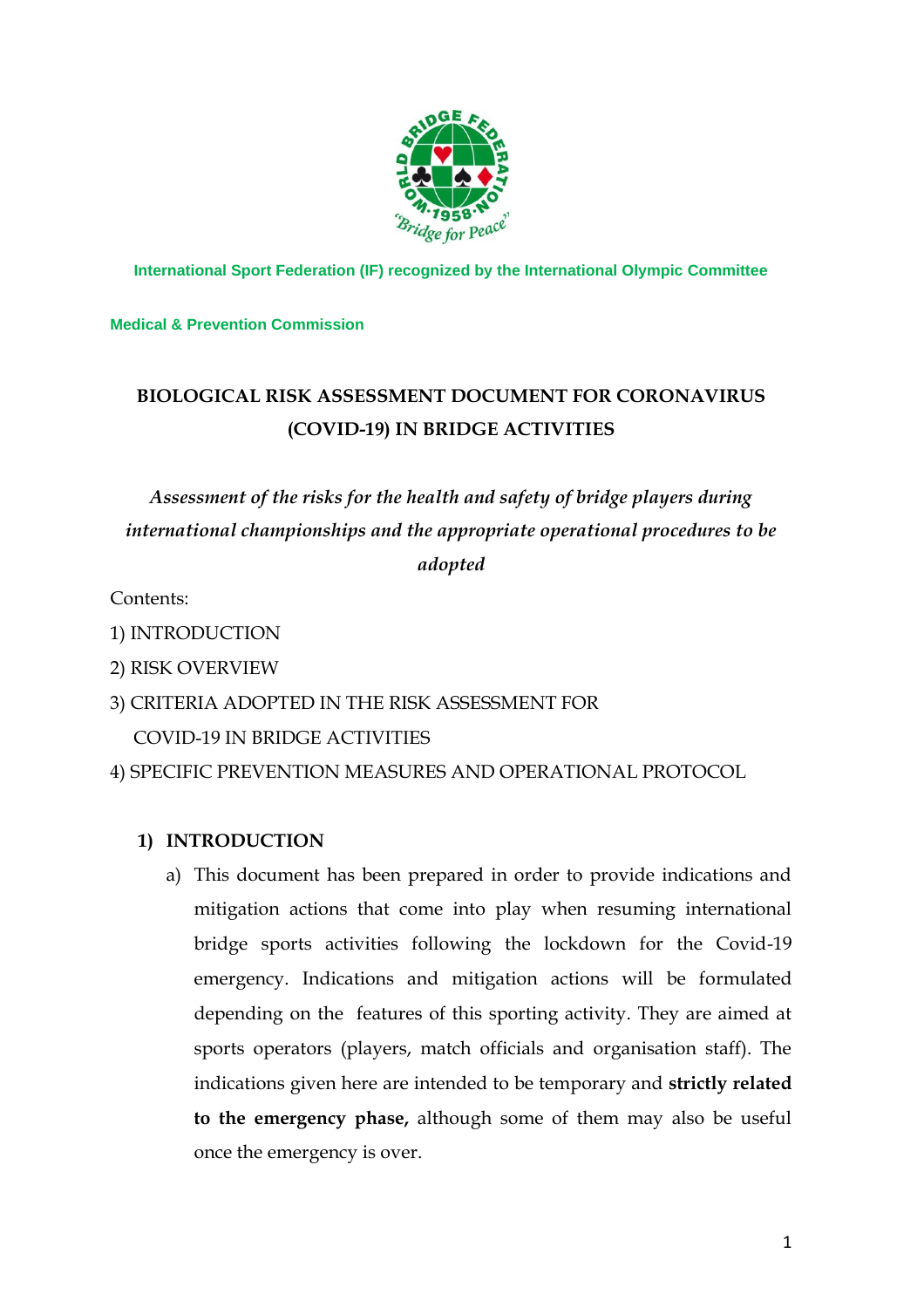- b) All parties concerned will be required to fully comply with and apply the safety measures set out in this document, and therefore the PPE, safety measures and precautions contained herein are to be considered mandatory, to be used correctly and continuously as long as considerable risk conditions remain. The document will therefore be communicated to everyone, players and technical and managerial staff, as appropriate. Failure to comply with the established rules will result in disqualification and exclusion from competitions for players and administrative sanctions for those in the organisation who fail to comply.
- c) In order to ensure its adequacy and effectiveness over time, this document must be reviewed **periodically every six months**, or **whenever new evidences emerges** that may change the perception of risks in the places where the competitions are held, or when changes are made to the organisation or in case of contagion.

### **2) RISK OVERVIEW OF CONTAGION TRANSMISSION**

### 2.1- COVID-19

*Coronaviruses (CoV-2) are a large family of respiratory viruses that can cause mild to moderate disease. Other human coronaviruses deriving from animals (zoonotic viruses) have been responsible for outbreaks of severe respiratory syndromes in the last twenty years: SARS in 2002/2003 (severe acute respiratory syndrome) and MERS in 2012 (Middle East respiratory syndrome). They are called "coronavirus" because of the crownshaped tips on their surface.*

*Coronaviruses are common in many animal species (both domestic and wild) and it is now clearly demonstrated that through their natural reservoir, bats can pass viruses to infect humans from other animal species. This spillover has unfortunately occurred quite frequently in recent years. The conditions that allow this spillover between species are often seen in China, where many farms usually breed several animal species together, including bats, which are bred and slaughtered in places with very poor sanitary conditions. In these places and under these conditions the viruses may adapt to humans; if*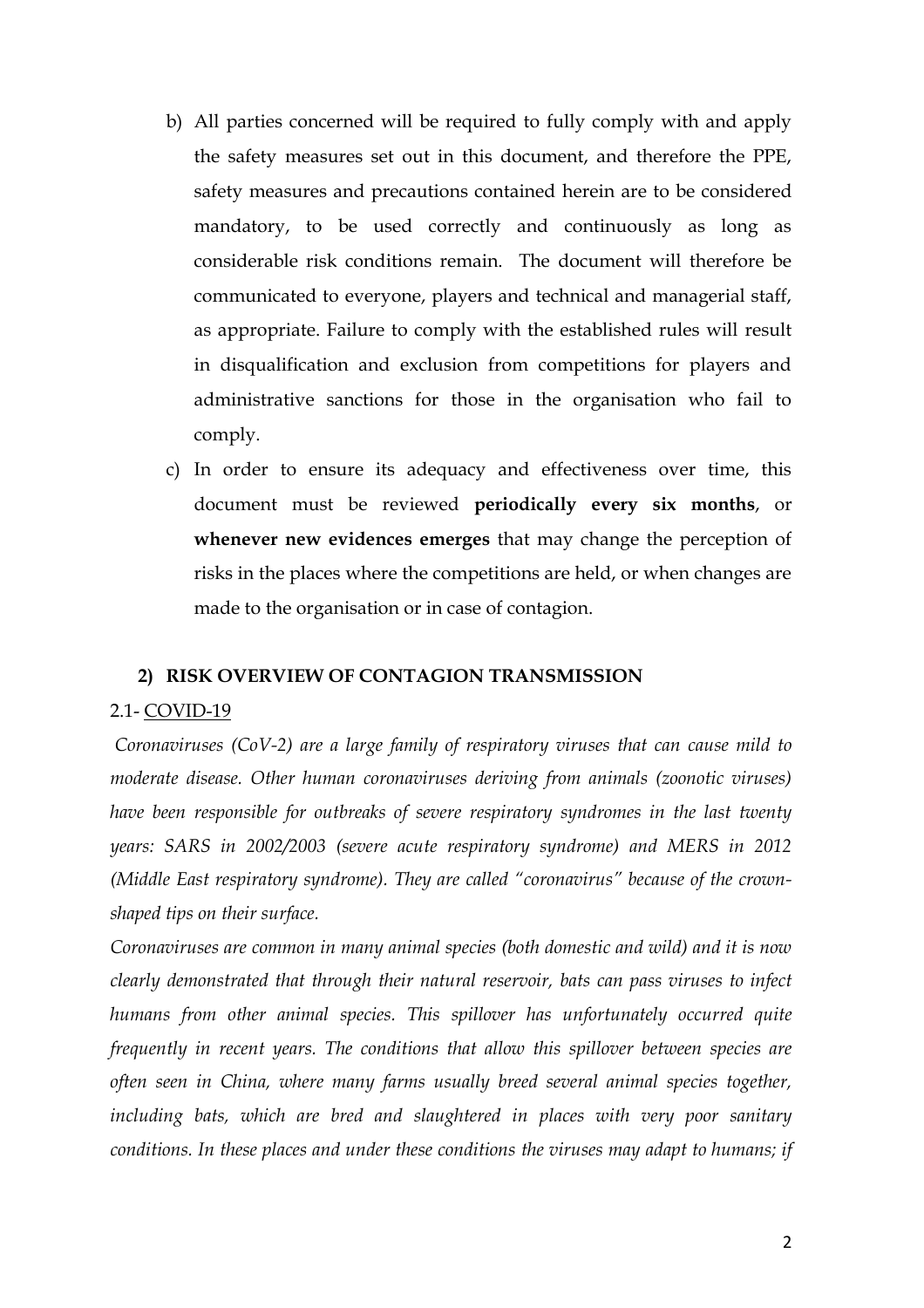*transmission among humans is easily developed the risk of epidemic outbreak becomes likely, and may evolve to a pandemic due to globalisation. In 2002, the SARS epidemic was caused by the SARS-CoV-1 virus and in 2012 the MERS epidemic was caused by MERS-CoV virus, both belonging to the Coronaviridae family, genus beta.*

*In December 2019, a new zoonotic human coronavirus responsible for severe inflammatory pulmonary diseases linked to SARS was identified in Wuhan, China.*

*In the first half of February, the International Committee on Taxonomy of Viruses (ICTV), which deals with designating and naming viruses (i.e. species, genus, family, etc.), assigned the new coronavirus its final name: "Severe acute respiratory coronavirus 2 syndrome" (SARS-CoV-2). The new name was given by a group of experts specially commissioned to study the new coronavirus strain. According to this pool of scientists, the new coronavirus is very similar to the one that caused Sars in 2002 (SARSCoVs), hence the chosen name of SARS-CoV-2. SARS-CoV2, like SARS-CoV, is a zoonotic infection caused by bats.*

*In the first half of February 2020 (11 February) the World Health Organization (WHO) announced that the respiratory disease caused by the new coronavirus was called COVID-19. The new abbreviation is a summary of the terms CO-rona VI-rus D-isease and the year of identification, 2019.*

### 2.2 Symptoms

*The most common symptoms of a coronavirus infection in humans include a fever, cough and difficulty breathing. In the most severe cases, the infection can cause pneumonia, acute respiratory distress syndrome (ARDS), kidney failure, and even death. Common human coronaviruses usually cause mild to moderate upper respiratory tract diseases, similar to the common cold, which last for a short period of time. Symptoms may include:*

- *rhinorrhoea (runny nose)*
- *headache*
- *pharyngitis (inflamed throat)*
- *fever*
- *general feeling of malaise.*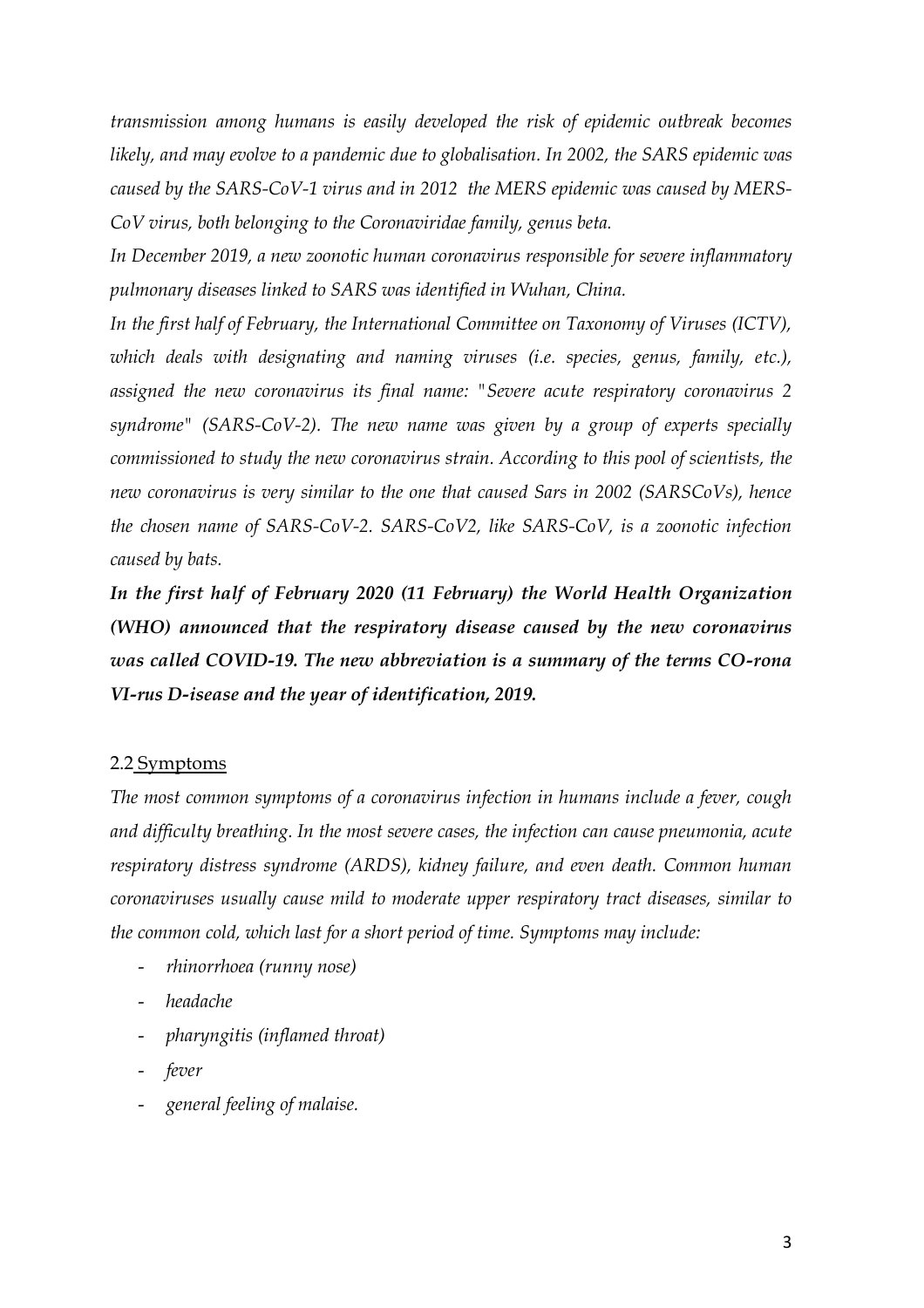*Like other respiratory diseases, the new coronavirus infection can cause mild symptoms such as rhinitis (cold), pharyngitis (sore throat), cough and fever, or more severe symptoms such as pneumonia with very severe breathing difficulties. A common finding is the presence of anosmia (decrease/loss of smell) and ageusia (decrease/loss of taste), which seem to be features of many clinical pictures.* 

*In some cases the infection can be fatal. The people most susceptible to serious forms are the elderly and those with pre-existing diseases: in Italy, the Italian National Institute of Health (Istituto Superiore di Sanità -ISS) reported, as of April 2, 2020 [note: https://www.epicentro.iss.it/coronavirus/bollettino/ReportCOVID-2019\_2\_aprile.pdf],* 

*that the most frequent pre-existing diseases in deceased individuals were cardiovascular diseases, arterial hypertension, type 2 diabetes mellitus and chronic respiratory diseases, such as chronic obstructive pulmonary disease.*

*To date, the median age of symptomatic individual is 62, for deceased individuals, it is 78 years (interquartile difference 73-85 years). The distribution of cases according to gender is 31.4% for women and 69.6% for men.*

*Since the symptoms caused by the new coronavirus are non-specific and similar to those of the common cold and influenza virus, laboratory tests can be performed to confirm the diagnosis if suspected.*

*The laboratory test that seems to show the best profiles of sensitivity and specificity, to date, is the nasopharyngeal swab with research of the virus by Real Time-PCR (RT-PCR). It is important to reiterate that the usefulness of this approach is epidemiological if it is addressed to population studies or, in the professional field, to assess the suitability to resume work after infection.*

*In clinical settings, the test is obviously needed for a correct differential diagnosis, but it is to be stressed that it is not correct to attribute a preventive value to this method, because the positive result is a function of different possible exposure conditions, perhaps even immediately following a negative result on a previous swab.*

*However, according to the WHO* "although the use of commercial rapid virological diagnostics kits is desirable and is a necessity in emergency situations such as the current one, the technically most advantageous, reliable and available diagnostic approaches remain those based on virus detection in respiratory secretions by RT-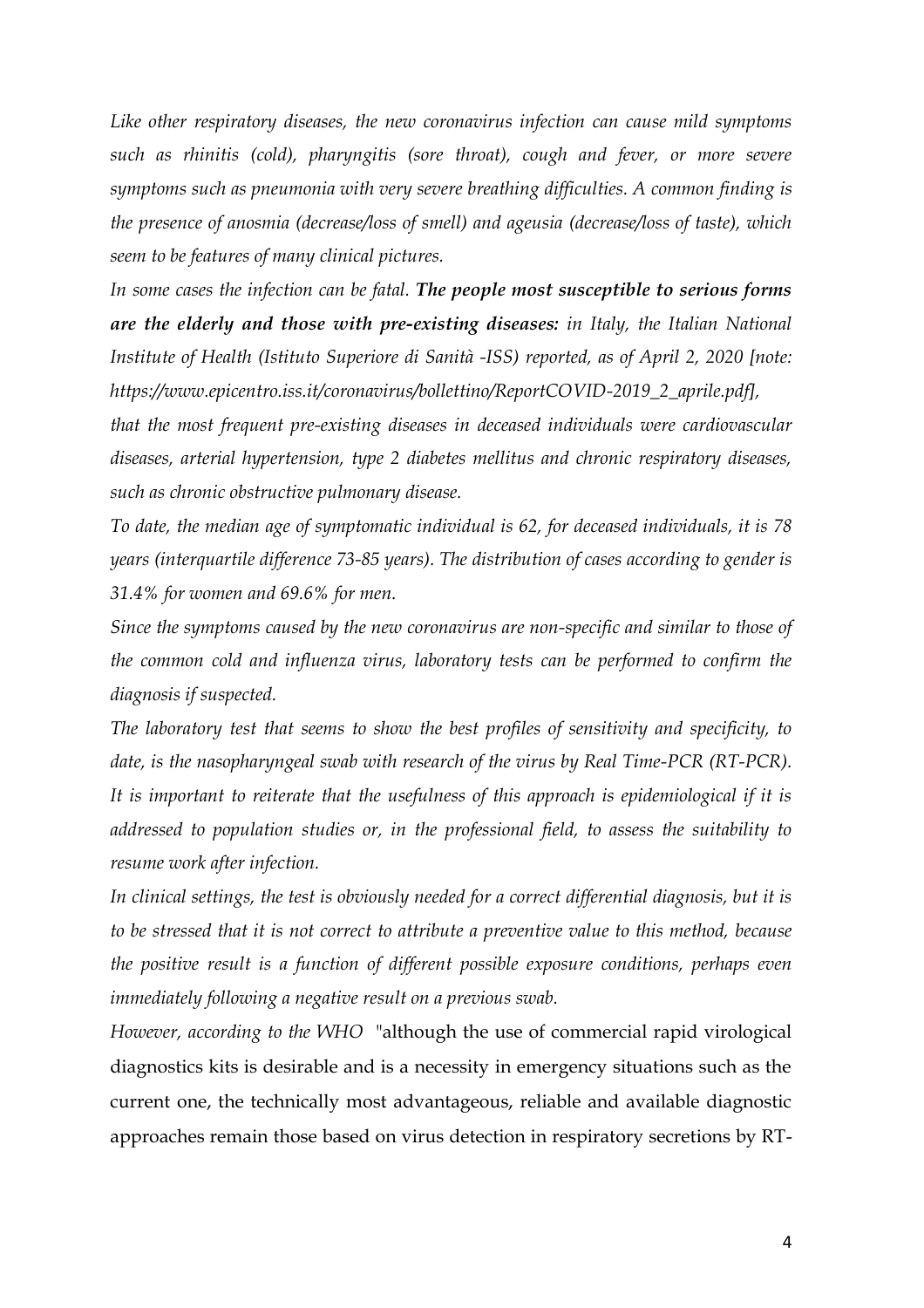PCR methods for amplification of viral genes expressed during the SARS-CoV-2 infection*".*

## 2.3 Transmission

*The new coronavirus is a respiratory virus that is mainly spread through contact with droplets of breath expelled by infected people through, for example:*

*- saliva, coughing, sneezing or just talking;*

*- direct personal contact;*

*- hands, for example, by touching the mouth, nose or eyes with contaminated hands.*

## *The virus is highly contagious.*

*In rare cases the infection can occur through faecal contamination.*

*Droplets normally do not manage to travel more than one meter before falling to the ground, which is why a distance of one meter is considered sufficient to prevent transmission.*

*The study of droplet size emitted by a subject when coughing showed that the entire particle distribution of the droplet is between 0.5 and 16 microns, with a multimodal distribution with peaks of 1, 2 and 8 microns. The smaller particles, with little momentum, leave with greater difficulty and in the performance of indoor or outdoor sport, the air displacement caused by athletes and / or its placement in their wake, can facilitate the droplet contamination over longer distances than the canonical 1-1.5 m of suggested social distance. In these circumstances, the stronger the wind seems, the greater the distance required to ensure safety conditions.*

*Respiratory diseases are not normally transmitted through food, but it must be handled in accordance with good hygiene practices.*

## 2.4 Transmission mechanisms

*According to currently available data, symptomatic people are the most frequent cause of virus spread. The WHO considers infection with a new coronavirus to be infrequent before symptoms develop, although there are numerous observations of transmission of the infection in the two days prior to the onset of symptoms.*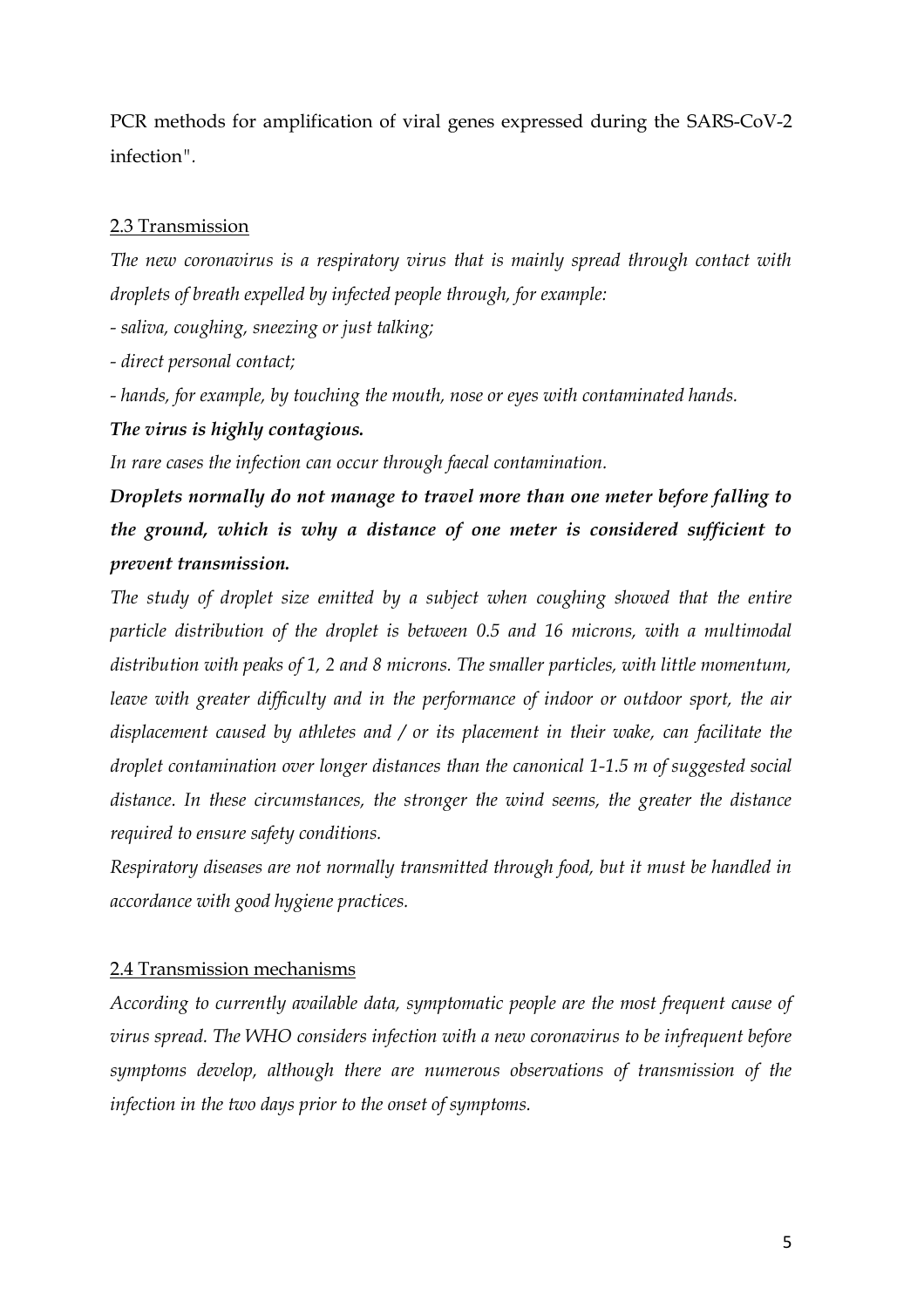## *The incubation period varies between 2 and 12 days; 14 days is the maximum precautionary limit.*

*The most frequent route of transmission is the respiratory route, secondly from surfaces contaminated by hands and subsequent contact with the oral, nasal and conjunctiva mucous membranes.*

### 2.5 Treatment - Vaccination

*In the current state of scientific knowledge, there is no specific treatment for the disease caused by the new coronavirus and no vaccines are currently available to protect against the virus. Taking into account the timing of preclinical testing on animals and non-human primates, phase 1 and 2 human safety studies, and phase 3 efficacy studies, a vaccine cannot be expected to be available before 2021.*

*The treatment is based on the patient's symptoms and respiratory support therapy can be very effective. Specific therapies are being studied. Currently, protocols mainly including drugs such as hydroxychloroquine, antivirals, antimonoclonal antibodies are mainly applied. No consolidated scientific information on their effectiveness is available yet.*

### 2.6 Epidemic in progress

*On 30 January 2020 the WHO declared the outbreak of Coronavirus in China an international public health emergency. The WHO raised the threat of the coronavirus epidemic to a "very high" world level on 28 February 2020.*

*On 11 March 2020, WHO Director-General Tedros Adhanom Ghebreyesus said the spread of Covid-19 was no longer an epidemic confined to certain geographical areas, but a pandemic spread throughout the planet.*

*On 13 March, the WHO declared that Europe is becoming the new epicentre of the pandemic.*

*The risk of serious disease associated with the COVID-19 infection for people in Europe (EU/EEA and UK) is currently considered moderate for the general population and high*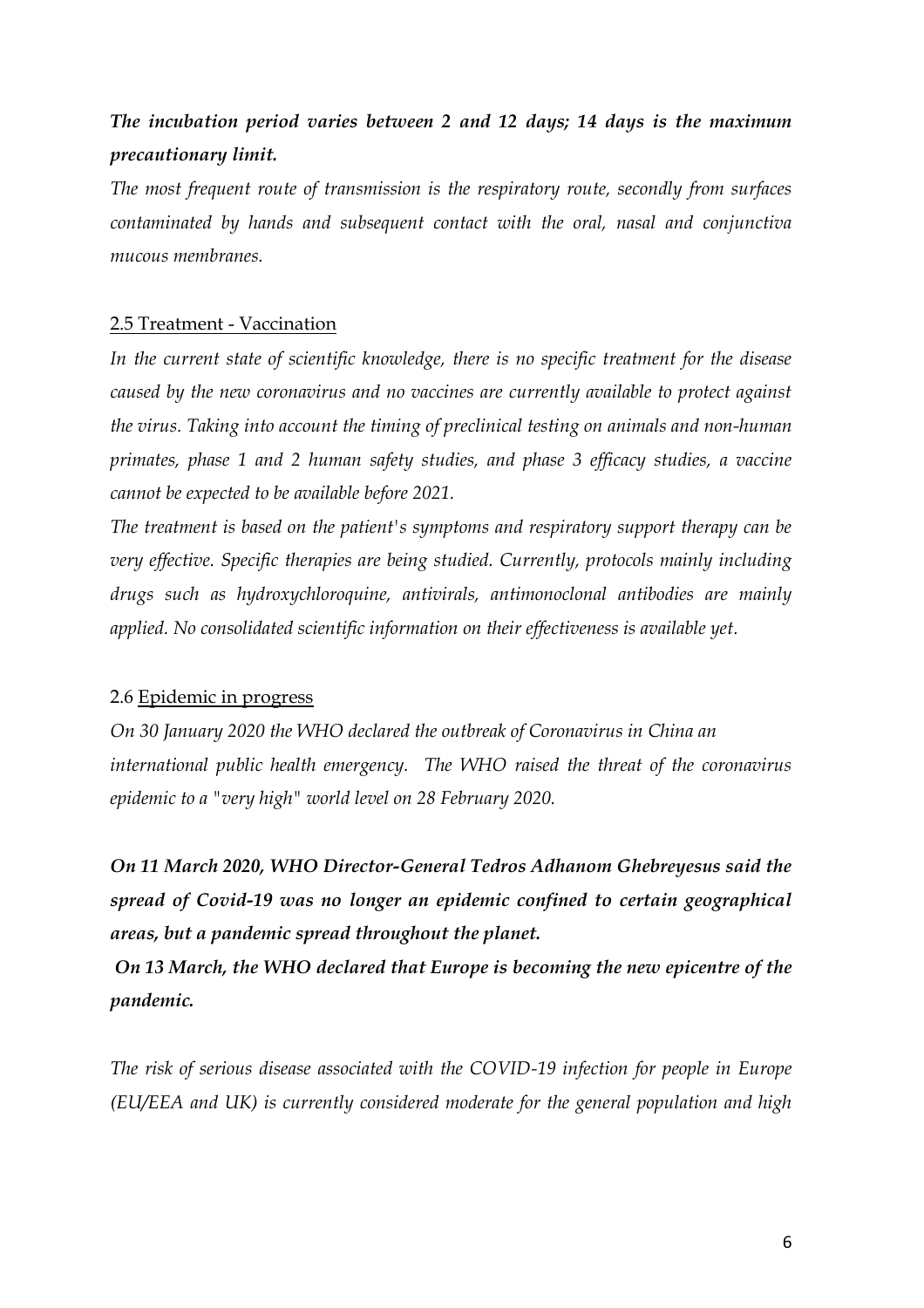*for the elderly and people with chronic underlying diseases. In addition, the risk of milder diseases and the resulting impact on social and work activities are considered to be high.*

*The number of COVID-19 cases has increased very rapidly. Clusters associated with COVID-19, similar to those in Italy, are currently developing in other European countries, and the risk of exceeding the response capacity of health systems is high. Although these data vary depending on the use of swabs in the non-patient population, it can be estimated that patients have a severity that requires hospitalisation in about 25% of cases, 4% require treatment in intensive care, and lethality is around 10% of patients (Italian ISS Report, April 3, 2020). The median age of positive cases, 62 years, and the relevance of risk factors such as male sex, the presence of chronic diseases and tobacco smoking remain constant.*

#### **3) CRITERIA ADOPTED IN THE RISK ASSESSMENT**

The criteria used for the assessment of the risk of transmission of epidemiological contagion in the bridge-sport environment due to the presence of COVID-19 are mainly determined by:

(a) Identification of the risk factors associated with higher severity of the disease caused by the virus

(b) Identification of the mechanisms of virus transmission reported in the scientific literature. In this sense it is well known, as an input for the evaluation, that the transmission takes place both by air and by contact.

(c) Identification of the expected sources of possible contagion within sport sites which we may have an impact on the organisation of places, work, practice or assistance by accompanying persons.

(d) Qualitative identification of the probability of transmission following contact between sports operators.

As a result of the risk assessment, a set of prevention and protection tools for risk management is proposed.

**Assuming, for the purposes of this analysis, that the World Health Organization classifies the epidemic as a "pandemic", placing it, at this**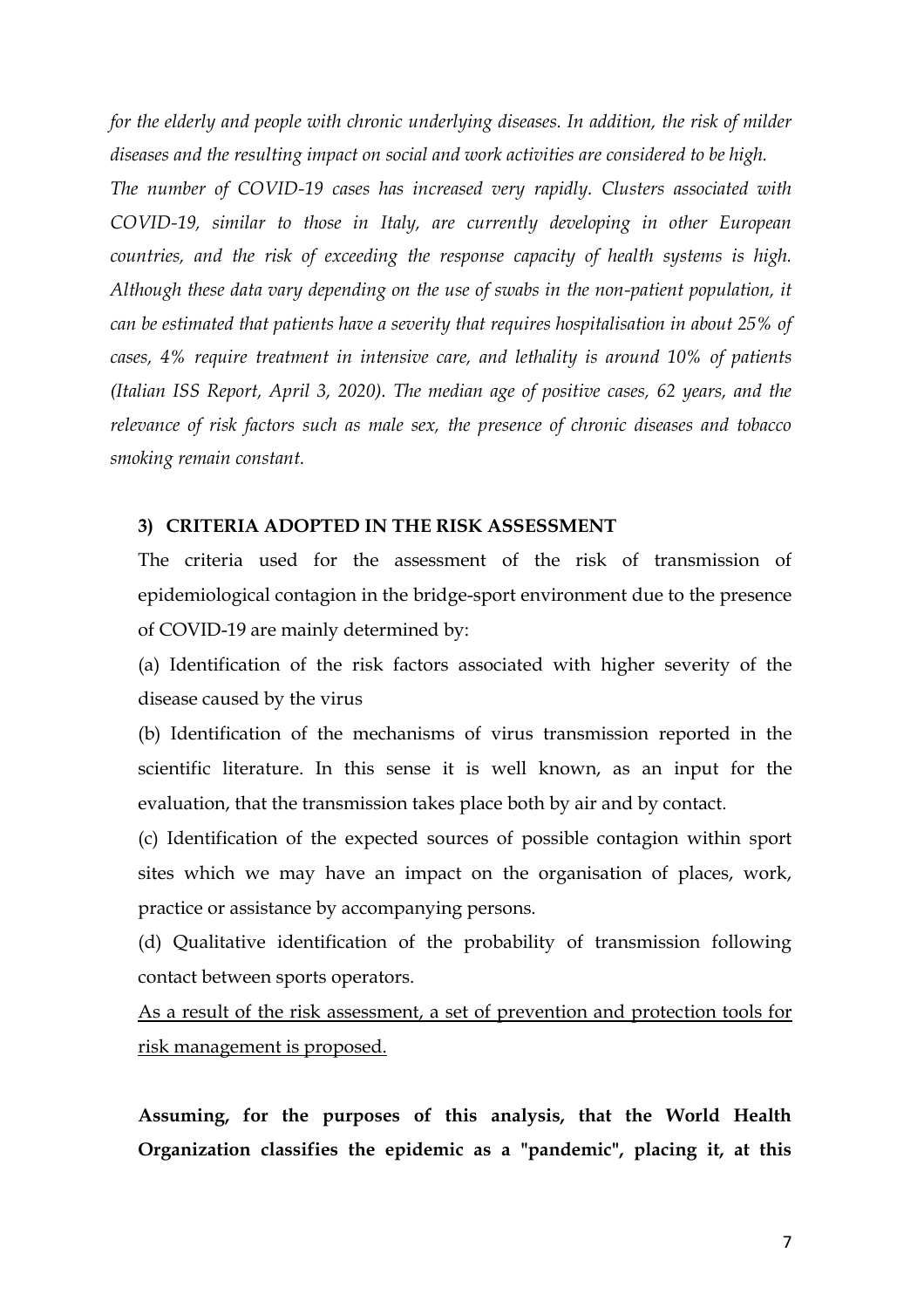**moment, in a "high" level of severity, it is specified that the risk assessment will have to be updated according to the general epidemic evolution and, coherently, will have to evaluate the relative measures of prevention and protection of contagion containment.**

3.1) The assessment has been carried out taking the following elements into account:

- a) Players and operational staff
- b) Features of game environments
- c) Potentially exposed subjects
- d) Analysis of protective measures
- e) Risk assessment
- f) Consideration of health risks due to cross-cutting factors (type of tournaments, ergonomic and environmental factors, etc.)
- g) Probability of a harmful event occurring
- h) Possible effects due to the harmful event
- i) Definition of protective measures
- j) Reduction of risks that cannot be eliminated
- k) Programme of measures to be implemented
- l) Evaluation of the effectiveness of the safety measures put in place
- m) Periodic review in case of changes
- 3.2) Identification of exposure risks
	- (a) Overview of potential risk factors
	- (b) Safety measures to be taken: training, information,
	- (c) Personal protective equipment, safety operating procedures (distancing, sanitation, etc.)
	- d) Health surveillance

## 3.3) Estimation of exposure risks

(a) Verification of the acceptability of the hygiene and environmental conditions for the protection of players and staff in the organisation

(b) Measurement of risk parameters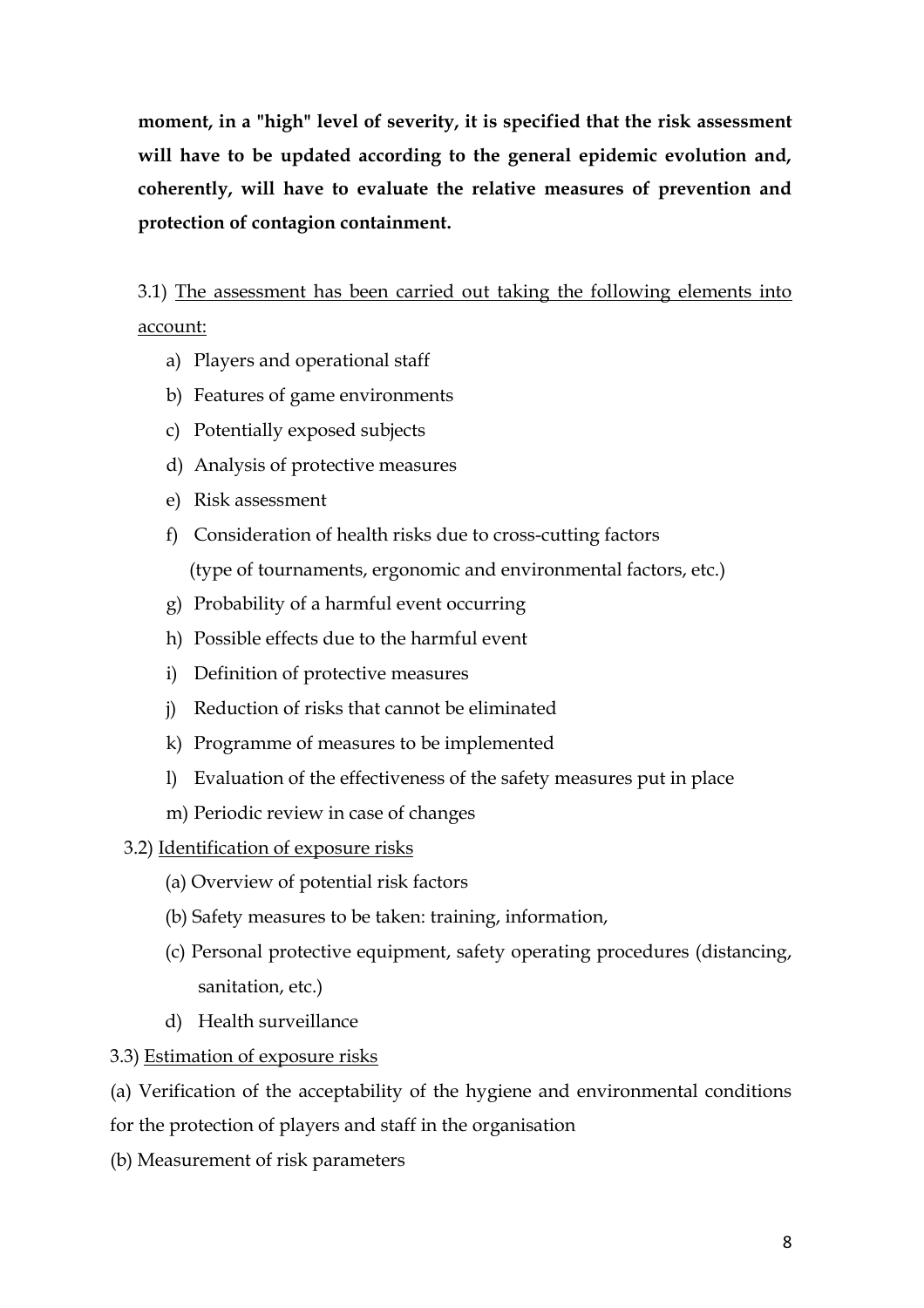(c) Formulation of an integrated programme of safety measures, given the exposure risks

3.4) Characteristics required for game environments

(a) Washable smooth floors and walls

(b) Play tables and equipment that can be washed and sanitised

(c) Adequate air exchange in playing venues

 $\mathcal{L}_\text{max}$  and  $\mathcal{L}_\text{max}$  and  $\mathcal{L}_\text{max}$  and  $\mathcal{L}_\text{max}$  and  $\mathcal{L}_\text{max}$ 

(better if done naturally than artificially by air conditioning)

 (d) Appropriate hygiene standards for everyone (players and organisational staff)

 (e) Availability and proper use of PPE suitable for biological risk protection 3.5) Training and Information

Training and information must be provided to all parties concerned (players, operational staff, etc.) in a detailed and comprehensive manner, with periodic updates if necessary.

**On the basis of all the above mentioned criteria and the characteristics of international bridge tournaments, as well as the high average age of the players (Youth Tournaments aside) which exposes them to more serious consequences of a possible contagion, it is considered that the risk from biological agents such as Covid-19 should be classified as "Moderate" (** *for example between 1 and 2, considering the classification adopted by CONI for sports activities ranging from 0 to 4)*

## **OPERATIONAL PROTOCOL FOR BRIDGE ACTIVITIES**

1) An information sheet - with self-certification and statements of any symptoms, recent exposure, etc. – will be compiled and given or sent to the WBF Medical and Prevention Commission for anyone authorised to enter the venue. Players, captains, coaches, team managers, representatives of Federations and accompanying persons will have to return the form 24 hours before the Tournament start date. The organisers, officers and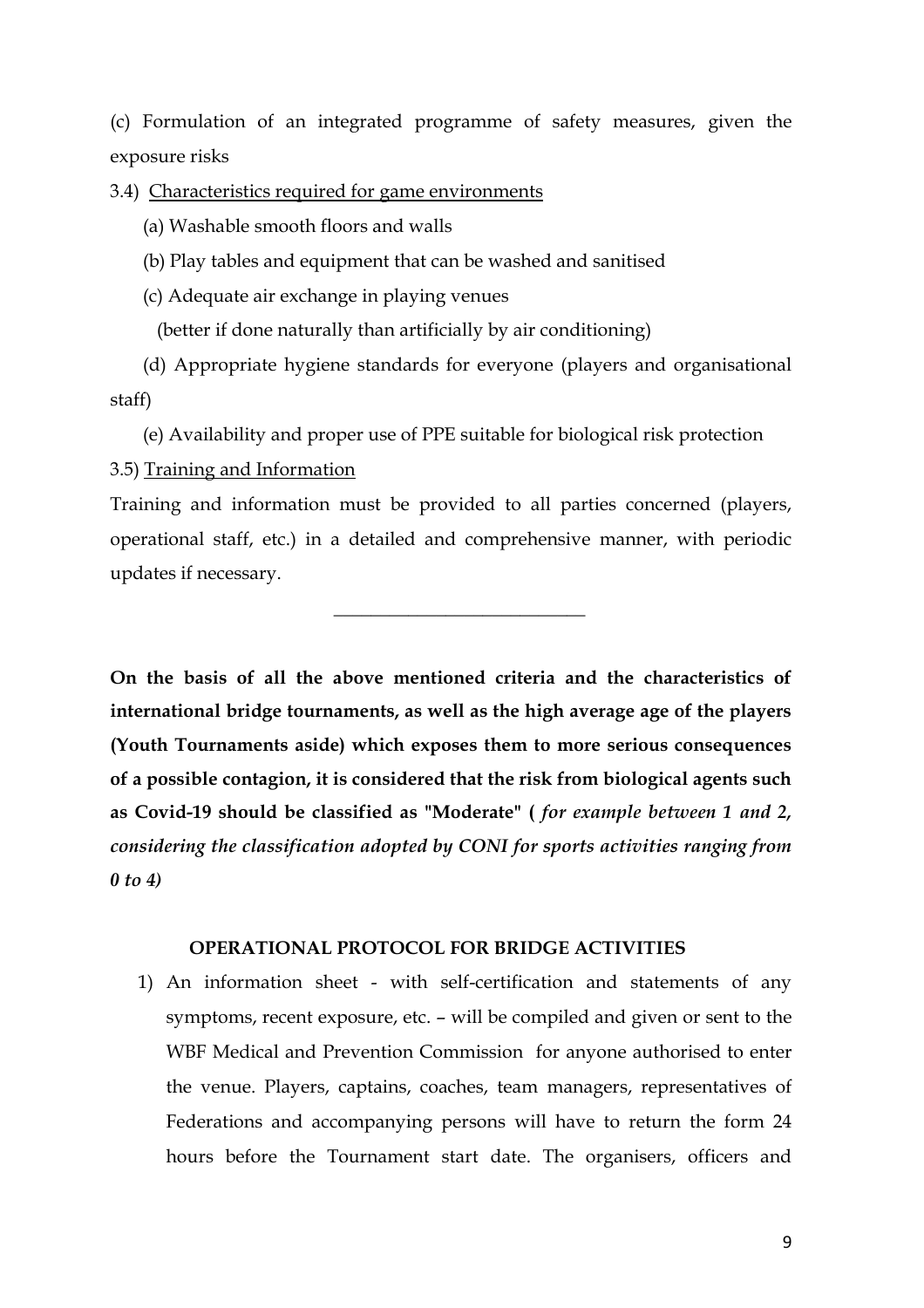operators in charge of supervising, organising, and setting up and running the event must return the form 24 hours before the day that they first access the venue. Spectators admitted to the venue will be requested to fill out the mandatory information form and hand it over to the on-site representative of the Medical and Prevention Commission.

2) All the rooms used for the competitions must be properly sanitised every day with appropriate disinfectant agents, while the game tables and tools and any furniture must be sanitised at the end of each play session and in any case before the start of the next one.

The same rooms must be ventilated, by circulating fresh air, at the end of each session. In the case of environments where air is supplied by air conditioning systems, these must be carefully maintained with special sanitation procedures regularly performed on the filters.

- 3) Before entering the venue, all those who are authorised must have their body temperature measured on the forehead with laser thermal detection equipment. If a temperature above 37.5 degrees Celsius is detected, the individual is not allowed access.
- 4) Separate and restricted accesses and exits to the Tournament premises will be defined, with appropriate physical and temporal distances.
- 5) Social distancing (at least one metre) will always be encouraged in the areas adjacent to the playing area (corridors, recording areas, results control and in any case entertainment) and in the operational areas (secretariat, offices, etc.)
- 6) Everyone who is authorised to access the venue must use appropriate individual PPEs (Personal Protective Equipment):
	- a) Masks for protection against medium toxicity dust, fibres and waterbased aerosols of particle material  $> = 0.02$  micron (type FFP2).
	- b) Disposable latex or vinyl gloves, powder-free and with high resistance, elasticity and softness.
- 7) Use of play tables (1m x 1m) with a cross divider (preferably plexigas) in addition to the current screen, in order to create four separate spaces for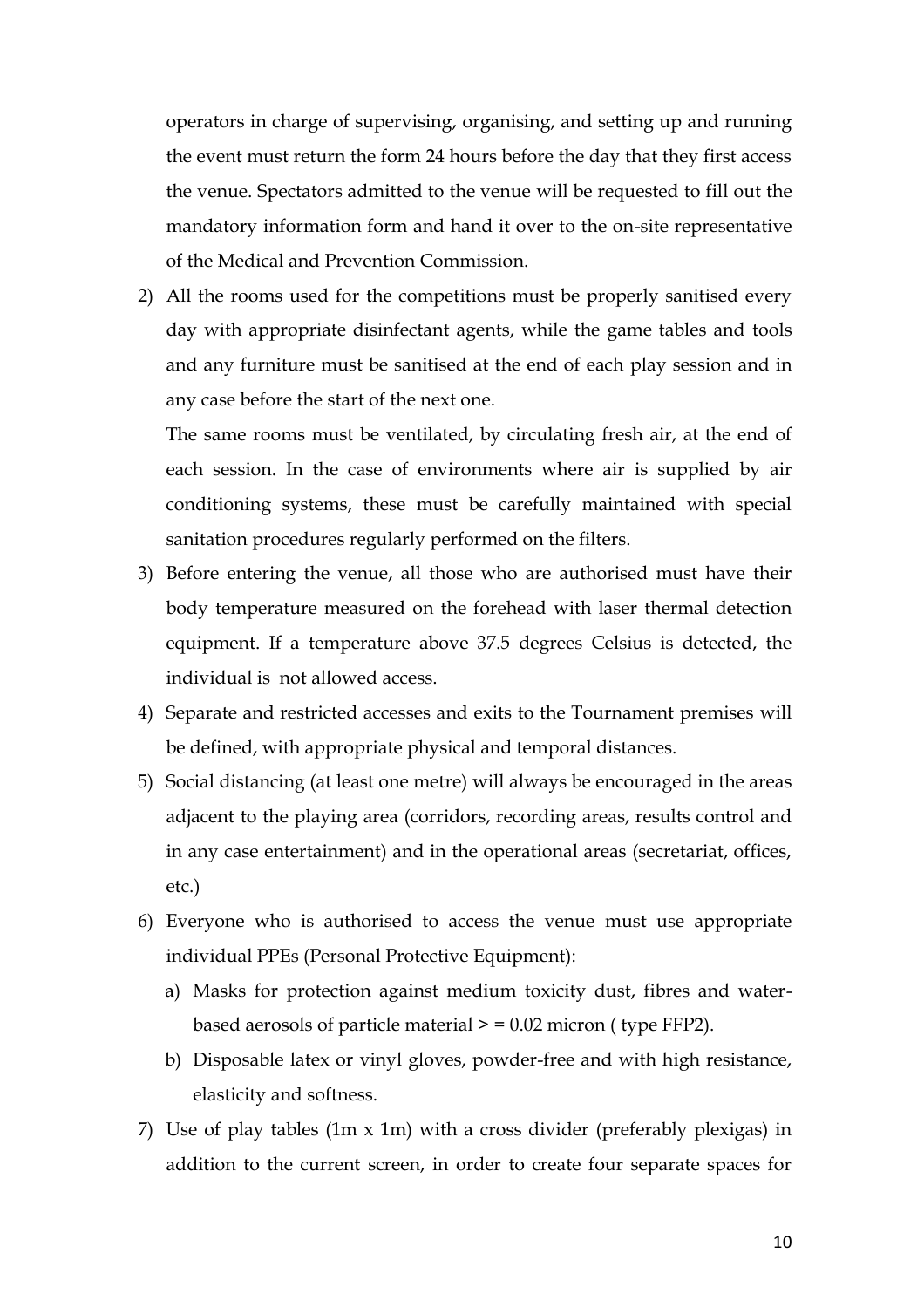players, keeping the same visibility between the two opposing players on each side.

- 8) Spacing the play tables at least 4 metres from each other, with a space of at least 16 square metres for each table.
- 9) It is recommended to use individual tablet devices to avoid the use of cards and bidding-boxes, which could certainly lead to a rise in the risk of contamination. Adopting this system would also allow to avoid BBO operators at the table, reducing the number of people and therefore the risk of contagion.

When deciding to use the cards and bidding-boxes anyway, it is necessary to replace them or at least sanitise them after the end of each session, so that at the beginning of each session this equipment can be considered safe. In this case, the minimum distance of one metre should also be considered for the BBO operators.

Specifically for pair tournaments, within the current format of WBF competitions, which provides each table with the complete set of boards to be used in the session, the bidding-box must be assigned to all the players in the E-W line who are continuously changing tables. If tablets are used for each player in the E-W line, individual tablet devices need to be assigned.

- 10) Spectators and non-essential staff will be forbidden to enter or stay in the play rooms. In team matches, if Captains/Coaches are to be present, they must be equipped with appropriate PPE and respect safety distances.
- 11) The Tournament Director (or any other authority of the Tournament) called to the table must respect safety distances.
- 12)In the Vu-graph theatre hall, operators and spectators will have to be equipped with appropriate PPE and respect safety distances. The same criteria shall be adopted for meetings and conventions.
- 13) Considering the variability of the venues, periodically evaluate how to streamline toilet use, with precise access rules and multi-day sanitation.
- 14) All rooms will be equipped with hand sanitisers and disinfectants